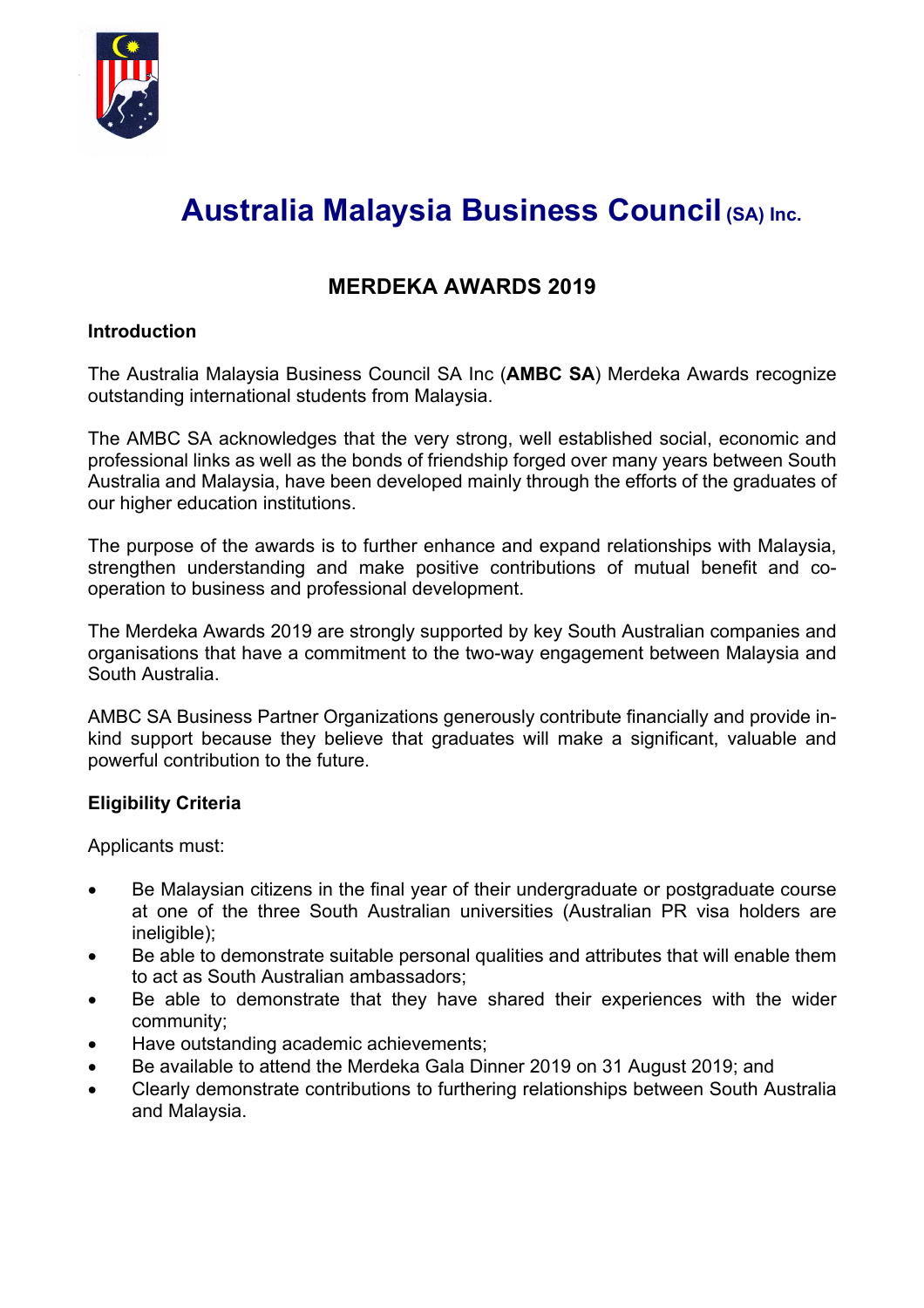

# **Australia Malaysia Business Council (SA) Inc.**

# **Submissions**

Application forms for the AMBC SA Merdeka Awards 2019 can be obtained from:

- the following link: http://bit.ly/MerdekaAwards2019;
- or by contacting the AMBC SA Honorary Secretary:

AMBC SA Honorary Secretary E-mail**: info@ambcsa.org.au**

Please "like" our Facebook page to get updates on the AMBC SA Merdeka Awards 2019

https://www.facebook.com/AMBCSA/

#### **Notes:**

- 1. Each applicant must attach to the application form, a 500 word statement on how he or she would achieve the objectives of the AMBC SA Merdeka Awards 2019; addressing the eligibility and selection criteria.
- 2. Applications must be supported by letter of recommendations from three referees: two academic and one character. The forms are available from AMBC SA.
- 3. Each referee must complete a letter of recommendation and submit the report to the AMBC SA Secretary by 5.00pm Wednesday, 10 July 2019. Applicants should liaise with their referees to ensure that the referees' letters of recommendation are lodged by the closing date. Letters of recommendation sent directly from the applicant are not accepted.

#### **Selection**

The Awards selection process is conducted by a panel comprised of eminent South Australians independent of AMBC SA.

Application form, academic transcripts (only official transcripts are accepted), and referee's letters of recommendation can be lodged by email to: info@ambcsa.org.au.

Applicants are responsible to ensure all documents associated with the application is received by AMBC SA by the deadline.

# **Applications and letters of recommendation must be received by:**

# **5.00pm Wednesday, 10 July 2019**